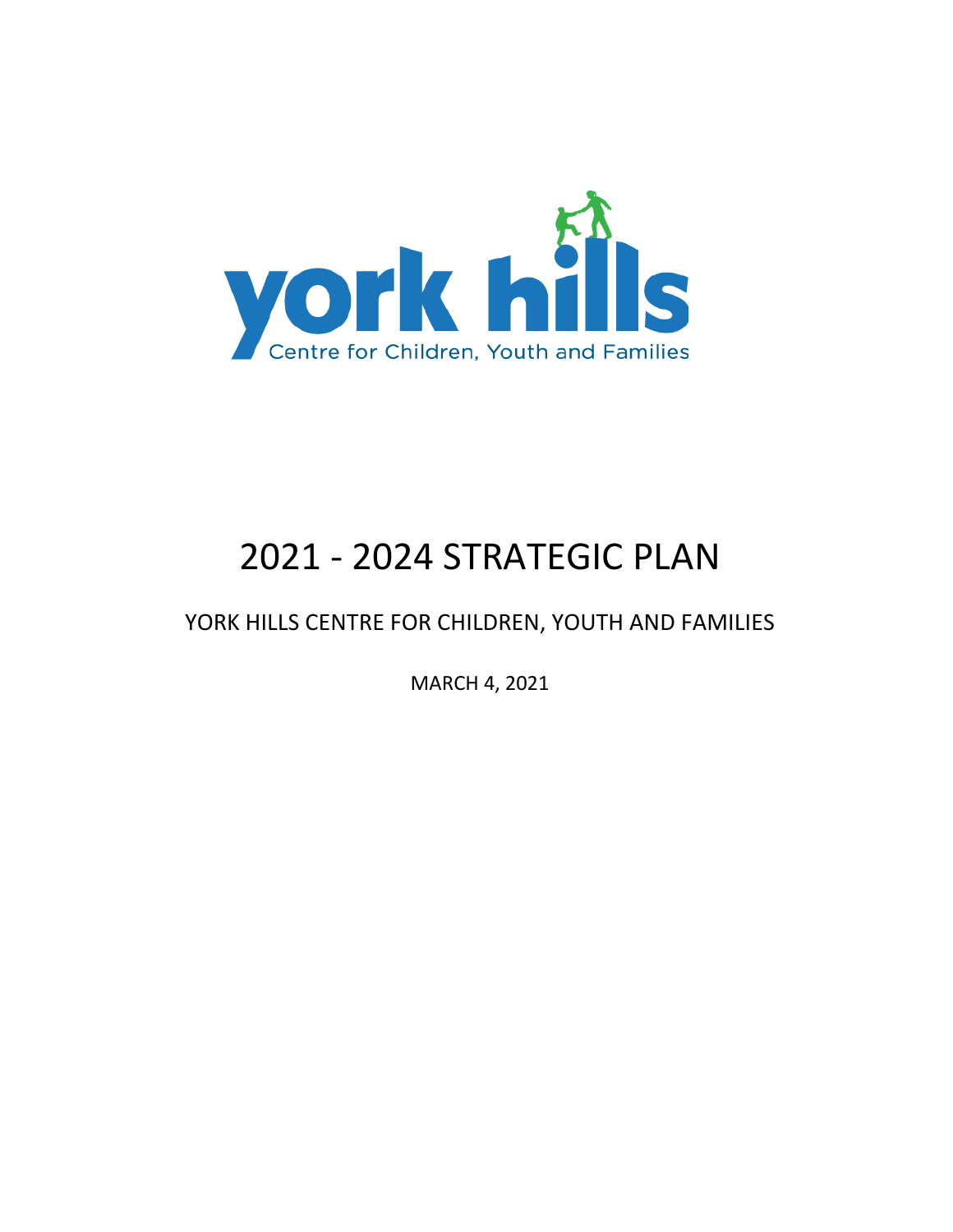## **CONTENTS**

|    | A.1. |  |
|----|------|--|
|    | A.2. |  |
|    | A.3. |  |
| В. |      |  |
|    | B.1. |  |
| C. |      |  |
|    | 1.   |  |
|    | 2.   |  |
|    | 3.   |  |
|    | 4.   |  |
| D. |      |  |
| E. |      |  |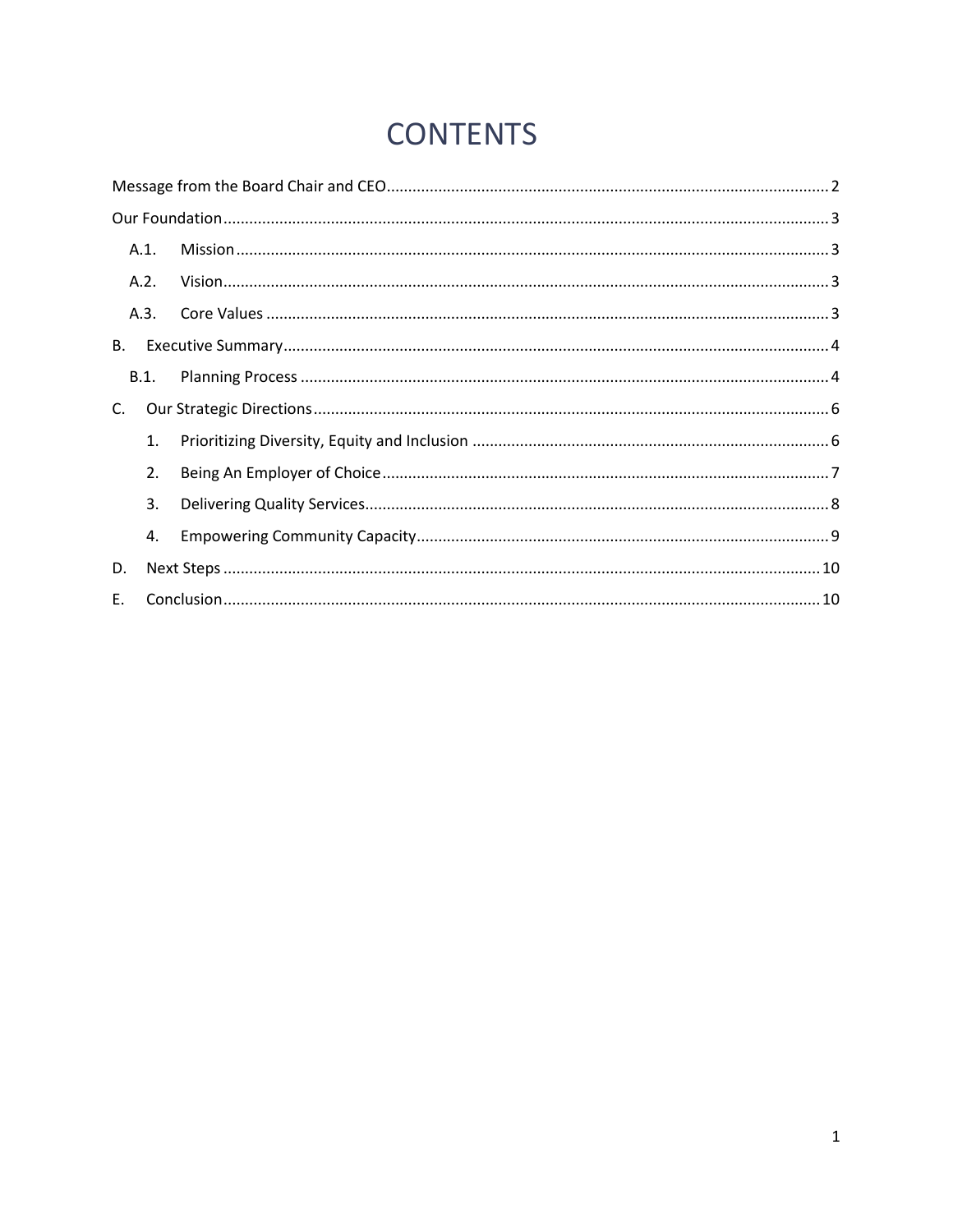## <span id="page-2-0"></span>MESSAGE FROM THE BOARD CHAIR AND CEO

In June 2020, York Hills Centre for Children, Youth and Families (York Hills) began developing its first strategic plan for the amalgamated organization, setting the foundation for a clear and vibrant future.

At York Hills, we recognize the importance of a focused plan that sets out clear priorities, directs our efforts and resources, and ensures alignment with a common purpose and identity. Now over two years' post-amalgamation, and amid the ongoing COVID-19 pandemic, the importance of collectively pausing, evaluating, and setting a clear strategy became all the more important. This plan provides York Hills with direction for the next three years.

A dedicated group of volunteers, the Board is responsible for the governance and stewardship of York Hills. Through the provision of mental health services, York Hills supports children, youth and families through social, emotional and behavioural challenges with compassion, expert resources and knowledge, and individualized care.

As we began to envision our future, we turned to our broad community of stakeholders. It was essential for us to gather the thoughts, ideas, and input of those who regularly interact with York Hills. This way, we could ensure the plan reflects and responds to the needs of those we serve. We highly appreciate and were encouraged by the level of commitment and engagement from all, including staff and consultants, Board members, partner and community organizations, children and youth, parents and caregivers, donors and funders, and the general public. Thank you for taking the time to share your thoughts, ideas, concerns, and critiques—for being open and vulnerable in a way that will help us continue to grow.

We are deeply committed to pursuing these four strategic directions. Together we will continue in our mission to work in partnership to empower children, youth and families through their mental health journey.

Sincerely,

Steven Rebellato, Board Chair **Dean Rokos, CEO**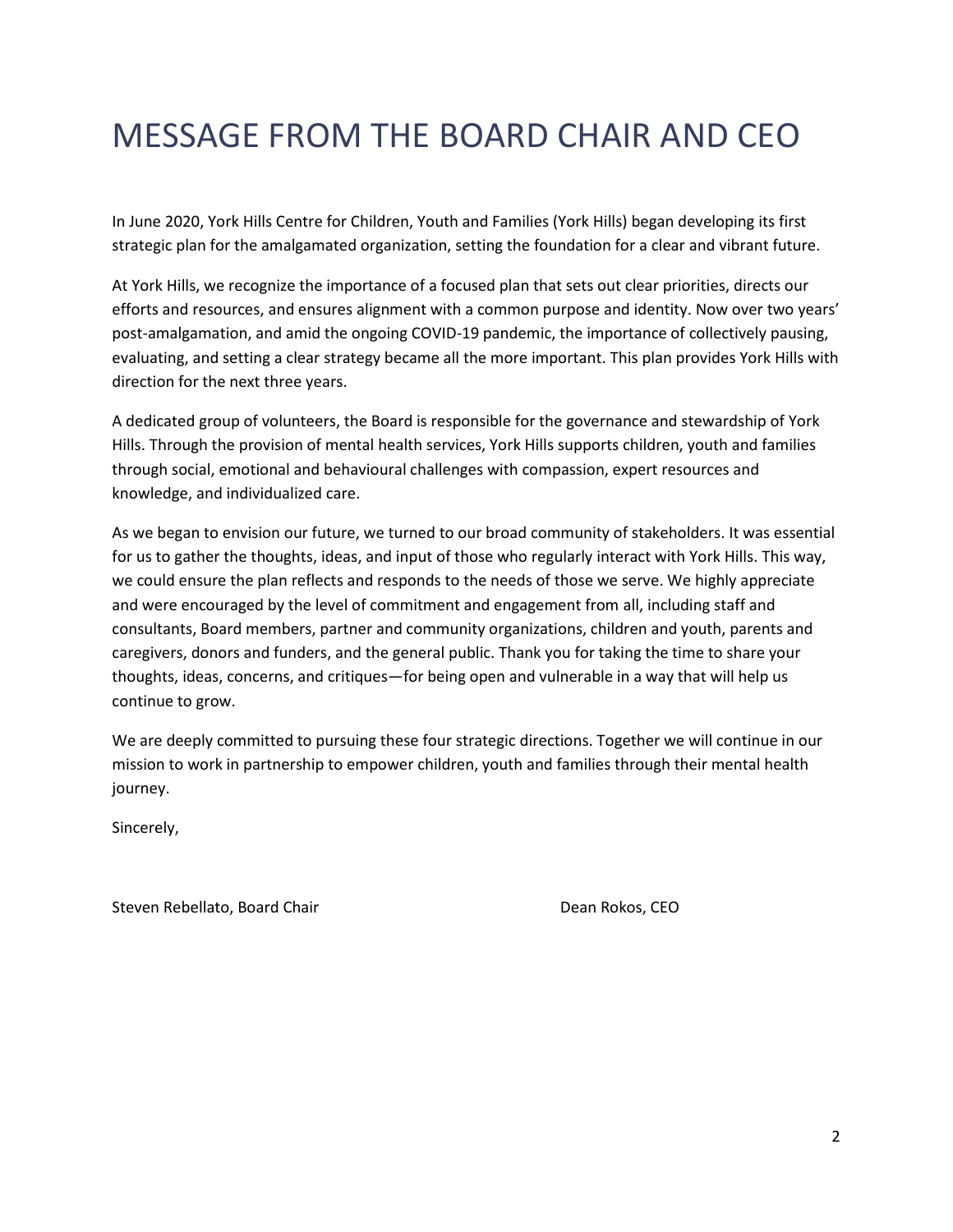## <span id="page-3-0"></span>OUR FOUNDATION

### <span id="page-3-1"></span>A.1. Mission

Working in partnership to empower children, youth and families through their mental health journey

### <span id="page-3-2"></span>A.2. Vision

<span id="page-3-3"></span>To build hope and resiliency in children, youth and families

### A.3. Core Values

**Inclusive**: We seek to embed equity, inclusivity and diversity at every level of our organization. We are committed to moving forward with intention and by allocating the resources required to effectively break down the barriers preventing equal access to service. We embrace change to ensure a welcoming, open, accessible and responsive environment.

**People-Centered:** We value and believe in individuals' inherent strength and capacity. Through all we do, we prioritize building supportive relationships that are grounded in trust, authenticity, respect and compassion, ensuring our actions always match our words. We commit to intently listening and ensuring a safe and caring environment where people feel understood, guided and supported.

**Collaborative**: We recognize and value the circles of care that surround our clients and the collective capacity we all create together. We work beside and for the community, and strive to be responsive and flexible.

**Knowledgeable**: We celebrate a focus on continual learning and growth, and value the wealth of knowledge, skill and expertise held by our staff. We hold ourselves to high professional standards, with a commitment to evidence-based, client-centered and solution-focused practices.

**Courageous**: We lean into our strengths and do not shy away from challenging, complex situations. We are willing to push ourselves and the sector, moving forward with creativity and vulnerability.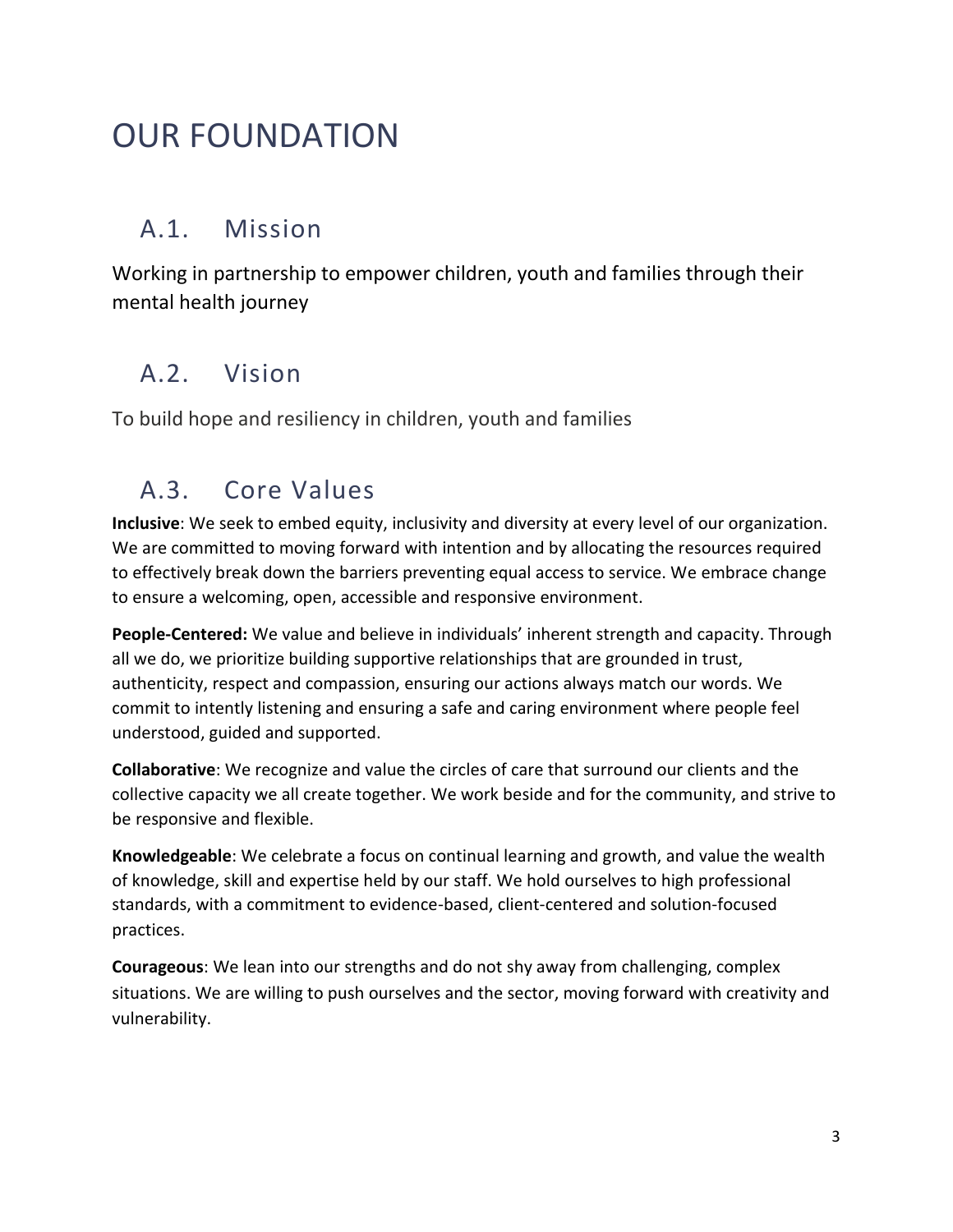# <span id="page-4-0"></span>B. EXECUTIVE SUMMARY

York Hills delivers a range of mental health services to children from birth to age 18 and their families. They offer expertise and specialized treatement of social, emotional and behavioural challenges. As an agency, they are committed to providing high-quality practices of care that have been proven to show positive outcomes. From June 2020 to February 2021, York Hills engaged Laridae, a leading management consulting firm, to guide the Board of Directors through a strategic planning process, leading to the adoption of a three-year strategic plan.

The strategic planning approach, based on best practices for non-profit organizations, supported the Board of Directors throughout the process as they championed the planning and provided oversight in developing the final strategy.

### <span id="page-4-1"></span>B.1. Planning Process

The planning process included qualitative research, a document review, an environmental scan to situate York Hills in the larger context, stakeholder engagement, and ongoing meetings with the Board and senior leadership team to work toward the development of the final strategy.

Stakeholder engagement served as a foundational element of the process, informing subsequent discussion, deliberation, and decision-making. At the outset, the Board of Directors and the senior leadership team created a process that would reach out to engage and listen to York Hills' community of stakeholders—those who regularly interact with the organization, including staff and consultants, children and youth, partner and community organizations, parents and caregivers, funders, and members of the communities in which York Hills exists.

Strategic plans rely on authentic engagement. Actively engaging with stakeholders helps ensure that the final plan resonates with them, reflects their communities and provides meaningful direction over the course of the plan's stated duration. The feedback gathered throughout the strategic planning process strengthened and shaped the conversations that followed. By choosing to engage its stakeholders, York Hills ensured that this strategic plan was informed by experience, evidence, and the broadest-held perceptions of all those York Hills serves.

Engagement strategies to solicit input included an online survey, virtual focus groups, client and key person interviews. Throughout the engagement phase, from October 26 – December 9, 2020, input and feedback were gathered from **284 stakeholders**, including:

- 205 respondents to the online survey
- 61 virtual focus group participants
- 14 participants in parent/caregiver and client interviews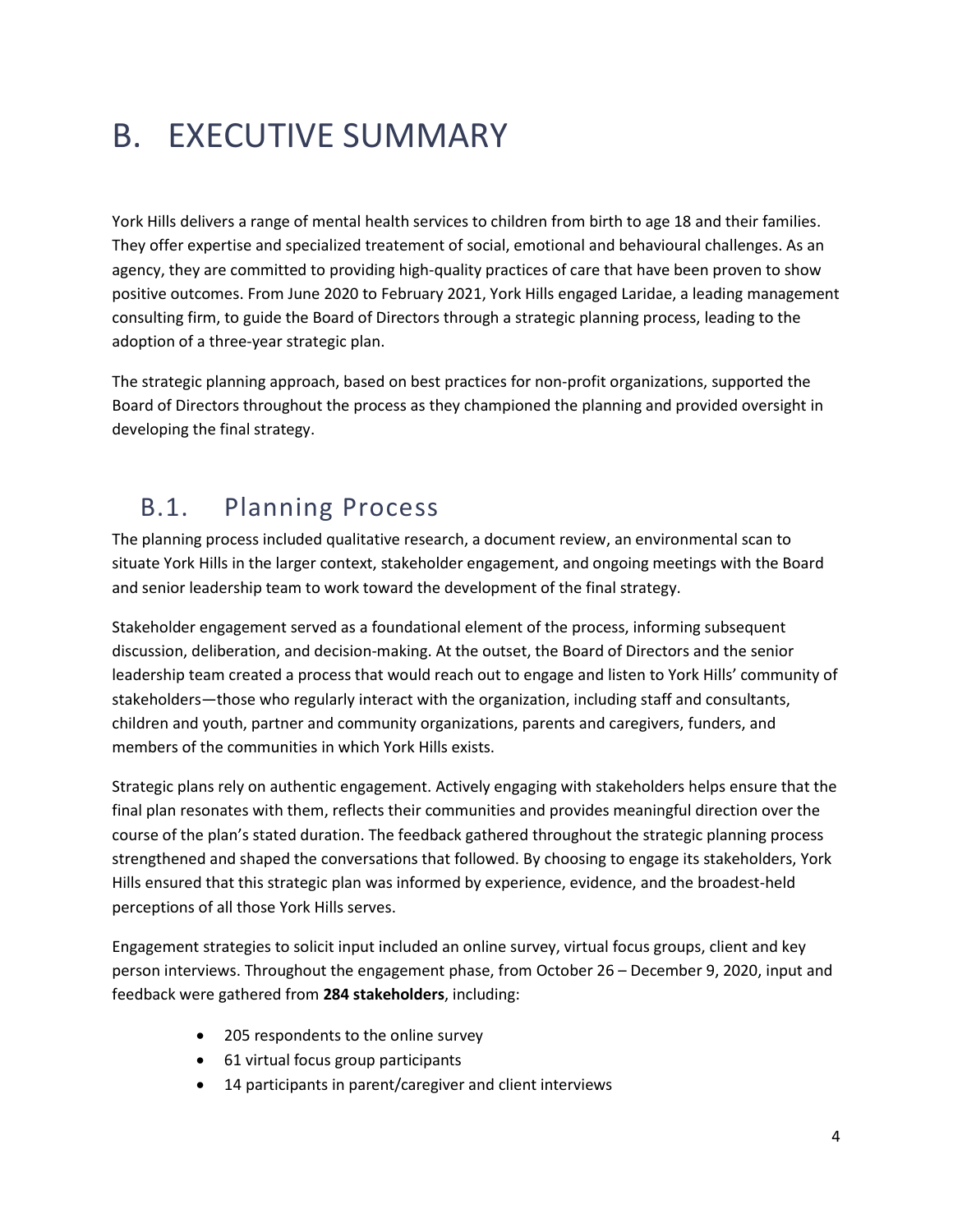• Four (4) key person interviewees

The engagement had two general purposes:

- To engage stakeholders by gathering input, ideas, and suggestions; and by including them in the planning process directly and in a meaningful way.
- To educate stakeholders about and promote the work of York Hills (as a positive legacy of the planning process).

The themes identified in the engagement process were core elements that helped guide the Board of Director's thinking leading up to and during the strategic planning retreat on January 16 and 23, 2021. From the perspective of York Hills' most valued stakeholders, several themes emerged as areas where the organization excels or could grow and improve with a newly developed strategic plan. They were:

- Quality of Service
- **Staff**
- Waitlist
- Diversity, Equity and Inclusion
- Growth and Amalgamation
- External Communications and Collaboration
- Internal Communications
- Programs and Services
- Human Resources and Workplace Culture
- Accessibility and Technology
- Access and Navigation
- Community and Sector Needs
- Systems and Processes
- Leadership and Sector Change
- COVID-19 Response

*"It's a truly a great organization that I'm really glad to work for!"* – *Staff Member*

*"They're exceptional ... York Hills has saved [our child's] life." – Parent*

*"I'm so grateful to them for all that they do – to have that help for my son when I didn't know where to turn." – Parent*

Strategic issues, data, financial picture, and overall external environmental landscape were identified and explored through a series of facilitated discussions. The key issues, opportunities, and challenges were determined and prioritized. Offering high-quality mental health services to children, youth and their families remained the focus through thoughtful consideration of the organization's future. The retreat culminated in unanimous agreement on four strategic directions.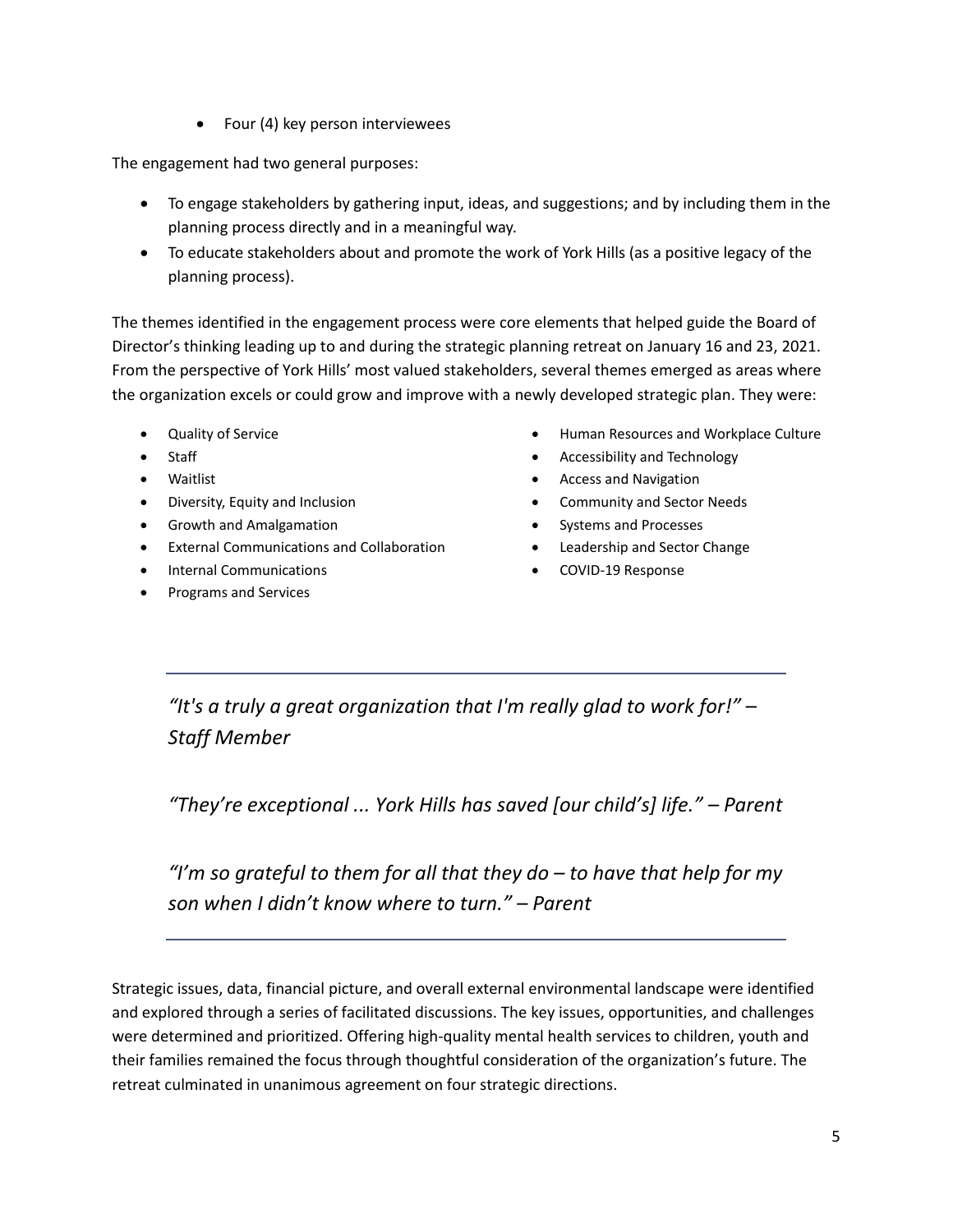# <span id="page-6-0"></span>C. OUR STRATEGIC DIRECTIONS

York Hills is focused on ensuring that we remain a creative, collaborative, trustworthy, holistic, compassionate organization. At the core of our new directions is a commitment to those we serve children, youth and families who are experiencing mental health challenges.

York Hills is committing to a three-year strategic plan. As such, these directions are broad and oriented to the future—providing a clear focus and direction while allowing us to respond and adapt as circumstances evolve over the years. These directions provide a strong framework for developing annual operational plans with measurable goals and achievable objectives.

In direct response to what we heard from our community of stakeholders, in addition to the internal and external considerations that shaped the planning process, the following are our four directions:

- **1. Prioritizing Diversity, Equity and Inclusion**
- **2. Being An Employer of Choice**
- **3. Delivering Quality Services**
- **4. Empowering Community Capacity**

#### <span id="page-6-1"></span>1. Prioritizing Diversity, Equity and Inclusion

York Region continues to experience significant growth and demographic changes, both of which carry impacts on service needs and provisions. To better serve our community, it is essential that we work to ensure we reflect those we serve through the diversity of our staff and volunteers, and that our actions reflect these changes as well. We are committed to becoming an organization that embeds equity at every level, ensuring these principles are present in our systems and processes, and become a foundational element of our identity. While we recognize that change will take time, and that we are working against the legacies of systemic and institutional racism and inequalities, we are dedicated to moving forward with intention and through investment in the continual evolution and growth of our organization. We commit to increasing our reach to the diverse communities across York Region. We will focus on building a stronger understanding of the region, with particular attention to the removal of any barriers that limit access to community members. We will ensure our work to service every individual with excellence is completed through a more equitable and inclusive service delivery model that is culturally responsive and trauma-informed.

#### Our Commitments

Over the next three years, we commit to *Prioritizing Diversity, Equity and Inclusion* through: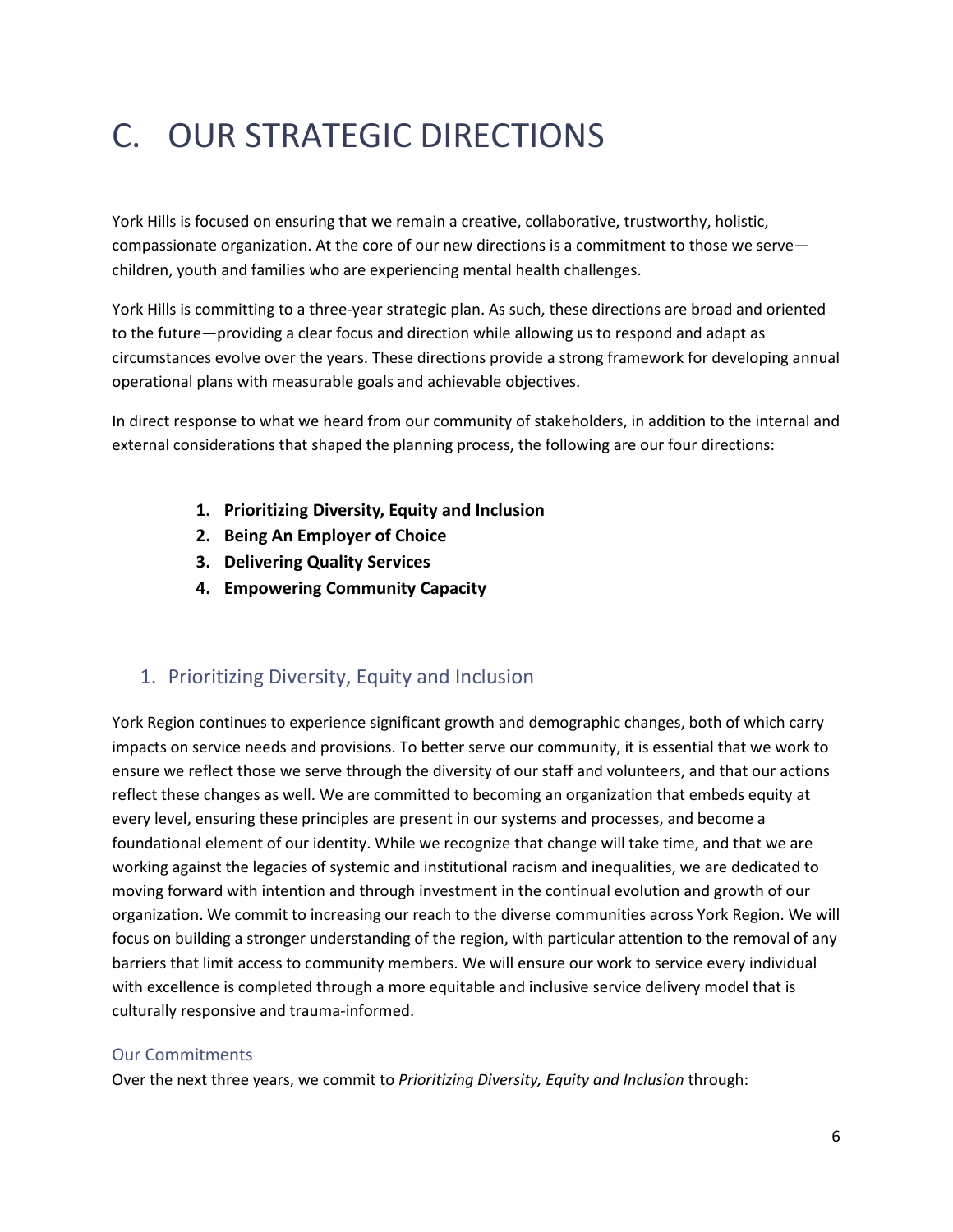- **A Strong Understanding of the Region:** Building a more nuanced understanding of York Region, mapping out the needs and barriers to service across different communities, particularly marginalized communities and those currently underserved by York Hills.
- **A Diverse Workforce:** Evaluating and adjusting our recruitment systems and hiring practices to increase the extent to which our staff reflect the people and communities we serve.
- **Culturally Responsive Services:** Evaluating and adjusting our programs and services to ensure that they are culturally responsive, accessible, inclusive, relevant, and trauma-informed, while enhancing the capacity of our staff to respond and serve all community members through ongoing knowledge transfer and learning.
- **Broadened Relationships:** Diversifying our partnerships through supportive relationships with smaller, more diverse community organizations to enhance our connections to and understanding of the wider York Region.
- **Community Outreach:** Enhancing our community profile and increasing awareness of York Hills' programs and services, to expand our reach and build a more diverse and inclusive client base.
- **Systems and Processes:** Reviewing all organizational practices, systems, policies and procedures through the lens of diversity, equity, and inclusion. Updating any practices that may unintentionally create or enforce existing barriers to service.

#### <span id="page-7-0"></span>2. Being An Employer of Choice

At York Hills, our knowledgeable, supportive and deeply-committed staff are our most critical assets. They work creatively and collaboratively to provide expert, individualized services and to ensure clients feel well respected and heard. To maintain this high quality of care, we recognize the importance of ensuring York Hills remains a workplace that qualified professionals want to join, and where our current staff want to stay and advance their careers. As an organization, we are committed to continuing to build a collective workplace culture that staff are proud to be a part of. We will invest in our recruitment and retention strategies and ensure clear expectations—reinforcing our belief in the value of our work and in our staff's ability to execute it. We will ensure our staff feel supported and appreciated as they go about their work each day. We will continue to provide staff with the necessary supports, resources, and training to be successful, including clear, consistent internal processes and systems.

#### Our Commitments

Over the next three years, we commit to *Being An Employer of Choice* through:

- **Workplace Culture:** Continuing to build an open, responsive, caring, inclusive and safe workplace culture that is grounded in a high degree of trust, with regular engagement and opportunities to provide feedback.
- **Recruitment and Retention:** Reviewing and investing in strategies to attract qualified applicants from diverse backgrounds, and to retain the skills, knowledge and experience that currently exist within staff teams.
- **Expectation Setting:** Setting clear standards against which to measure and support staff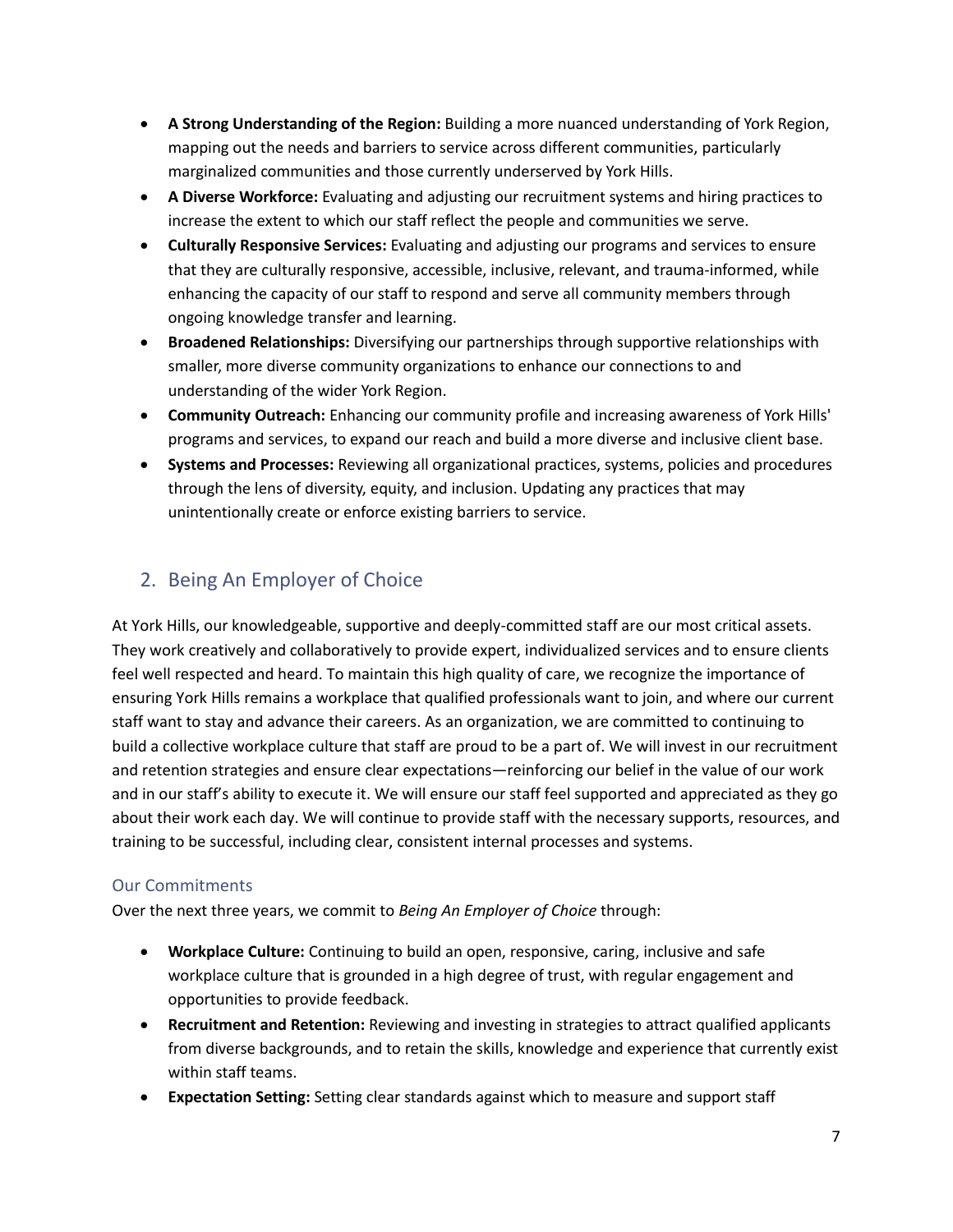performance and achievement.

- **Processes and Systems:** Ensuring staff have the resources they need to do their work efficiently and effectively, including access to technology, tools and software, and streamlined and standardized policies, processes, and procedures.
- **Training:** Continuing to invest in and prioritize training, including skills-specific training, and training on equitable and trauma-informed approaches.
- **Internal Communications:** Building and strengthening an internal awareness of programs, services, and internal pathways; breaking down silos; and bringing staff together under a shared mission and vision.

#### <span id="page-8-0"></span>3. Delivering Quality Services

We are proud to provide high-quality, trusted, and collaborative mental health services to children, youth and families across York Region and beyond. As we move forward, we intend to not only maintain but increase this level of quality, while ensuring we are accessible and inclusive to those who have not yet accessed our services. Through quality of care indicators that reflect evidence-based practices and outcomes, we will ensure that we maintain the individualized support our clients deserve. We understand the extent to which effective, purposeful, consistent and reciprocal communications can increase our presence and visibility, amplify our knowledge and expertise across the region, and help us to hear the feedback necessary to continue to positively impact the lives of our clients and their families.

We see an opportunity for York Hills to strengthen its identity and leadership—underscored by a foundation of quality services and a collective commitment to our vision and mission. As a sector, there's an opportunity to be creative and bold, and we are committed to contributing towards the growth and innovation of the sector as a whole.

#### Our Commitments

Over the next three years, we commit to *Delivering Quality Services* through:

- **Creative Leadership:** Influencing system-wide change through thoughtful and purposeful leadership, with a commitment to creative and innovative service delivery models.
- **A Strong Identity:** Ensuring a clear, coherent York Hills' identity and understanding of how York Hills differentiates itself from other providers of child and youth mental health services, to support clients in navigating York Hills as part of the service ecosystem.
- **Accessibility:** Increasing our understanding of barriers to service and exploring ways to increase accessibility, such as leveraging technology and virtual service delivery, simplifying navigation between services, and collaborating to facilitate geographic accessibility.
- **Evidence-Based Services:** Focusing on quality and ensuring positive outcomes for clients that are measurable, with evidence-based approaches and training.
- **Transitions:** Evaluating and working to improve transitions into and out of service, including effective waitlist management, transition planning, and efficient intake and navigation.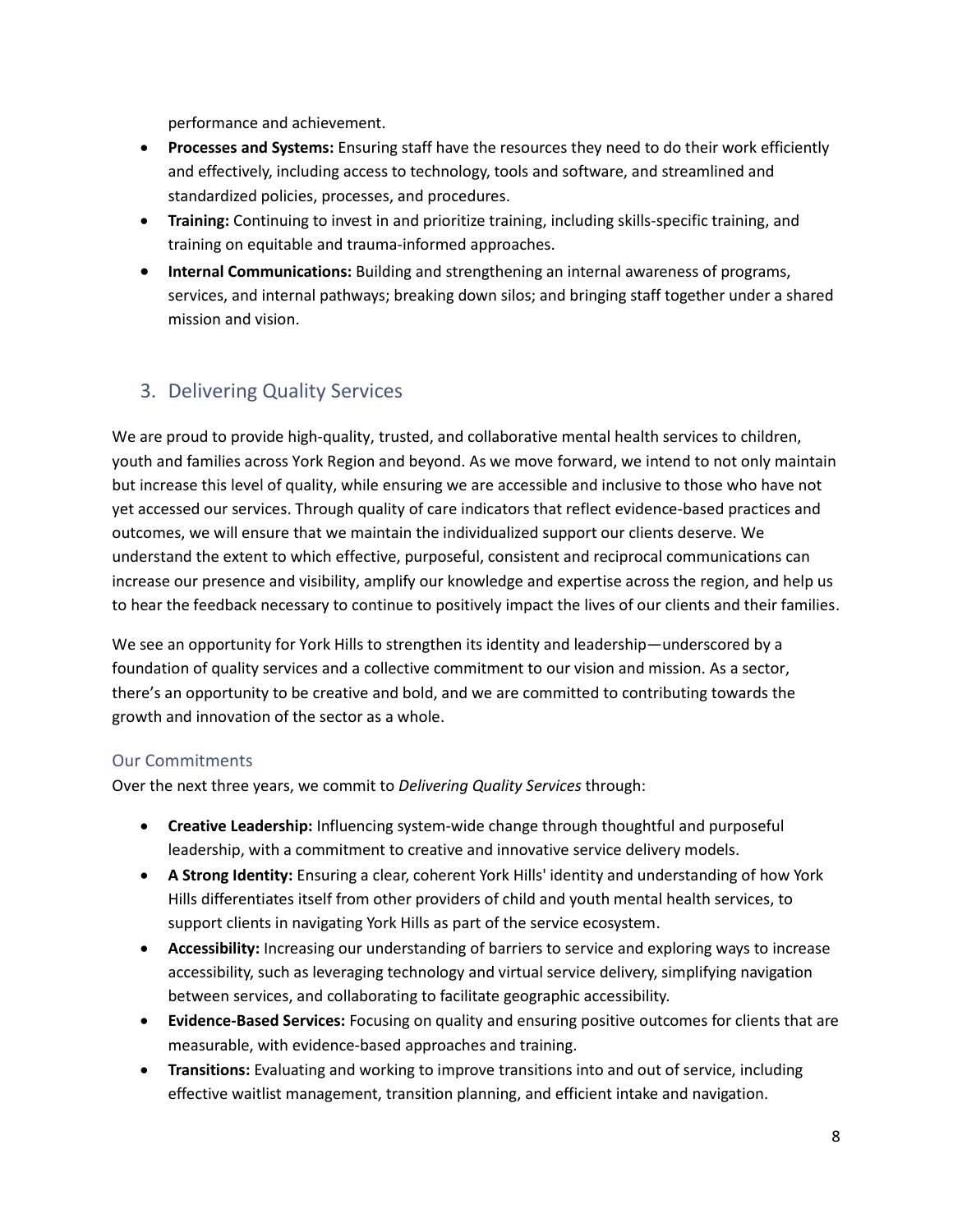#### <span id="page-9-0"></span>4. Empowering Community Capacity

At York Hills, we highly value partnership and seek to approach every relationship with an open mind, a willingness to enter into difficult conversations and explore opportunities for collaboration. We see the many sector-wide challenges that involve child and youth mental health, where we can lend our expertise, but we also recognize that there are elements that extend beyond the bounds of our knowledge. As such, we strive to continue to be seen by our system partners as trusting, flexible, responsive and honest, to have a strong foundation from which we can begin to address gaps in service and capacity—for individual clients and across the sector. We will build even stronger relationships with our current and future partners, leaning into our strengths and leveraging those of other organizations. We commit to working in partnership with local Indigenous communities, building relationships grounded in collaboration, consultation, and respect.

#### Our Commitments

Over the next three years, we commit to *Empowering Community Capacity* through:

- **Enhanced Capacity Across the Sector:** Investing in our ability to train, educate, and share our knowledge and expertise to expand the capacity of other organizations and the wider sector landscape.
- **Strategic Connections:** Continuing to build and strengthen collaborative, authentic, and equitable connections, to address gaps across the sector, streamline services, leverage one another's' expertise, increase quality of care, support referrals and access to services, and expand community capacity, including with diverse community partners and stakeholders.
- **Communications**: Improving communications and information sharing to and with our partners to ensure a clear understanding of who we are, what we do, and how to access our services.
- **Resources:** Exploring opportunities to leverage resources between different partners, such as training, shared space, and technology.
- **Advocacy:** Ensuring the voices of the children, youth and families we serve are heard at community tables, including with the local Ontario Health Team.
- **Reconciliation:** Strengthening our relationships and collaboration with local Indigenous communities, leaders, organizations to better work with, and serve, Indigenous people and communities.